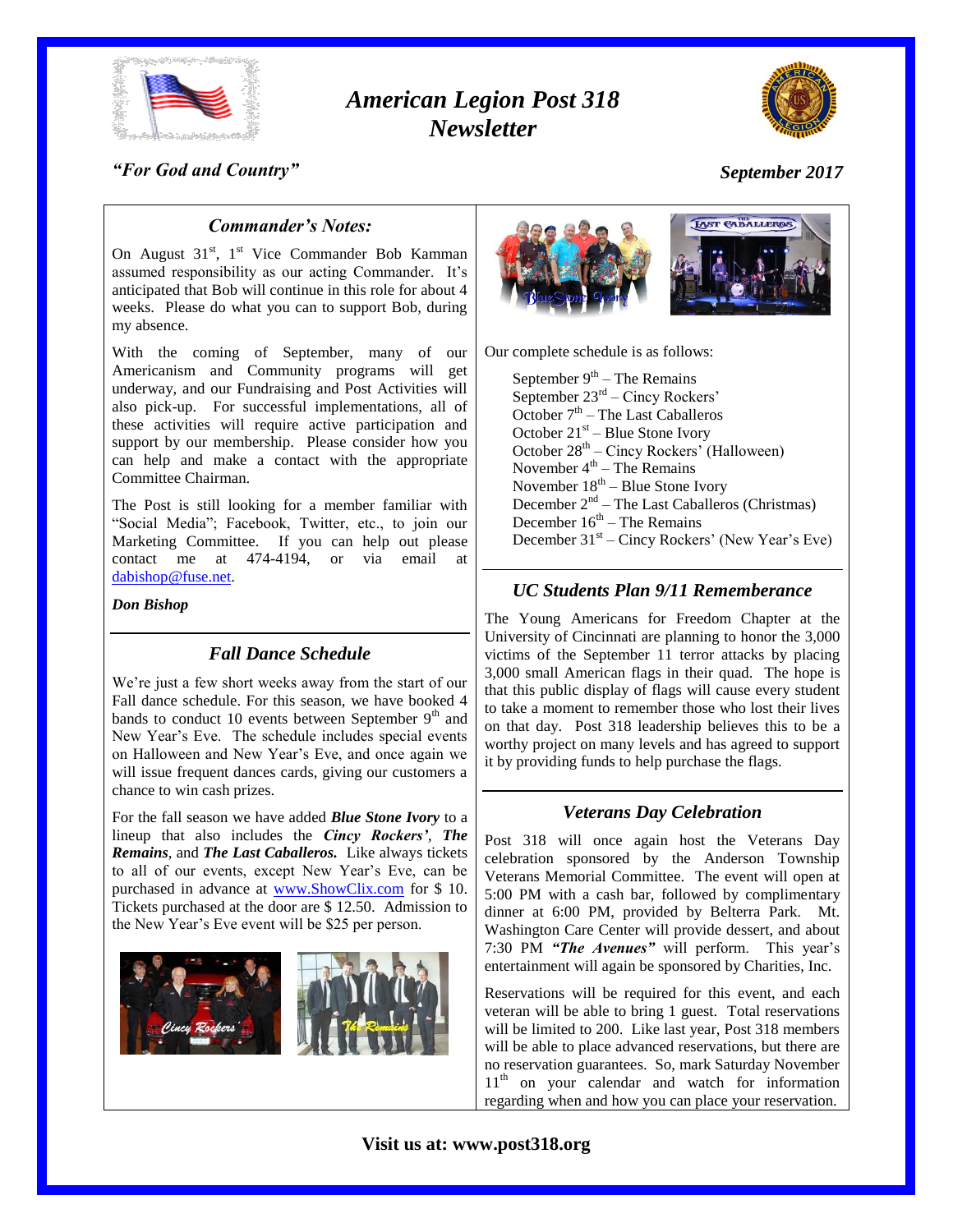# *Fund Raising Update:*

**Bingo** – The Post conducts bingo every Sunday. Doors open at 4:30 PM, preliminary games begin at 6 PM. All your favorite "pull tabs" are available. The good news is our Bingo attendance is starting to increase. The bad news is, an increase in attendance will eventually drive a need to increase "worker bees". You can support the Post by either coming out to play, or volunteering to work these events. Contact Bingo Manager, Ed Sears (474-0246) with any questions. For the month of August bingo earned \$ 4,669 and contributed \$ 868 to *Charities, Inc.* to meet our legal obligations.

**Euchre** – Euchre tournaments are conducted every Thursday night in the Club Room. Buy-in is \$10, \$5 going to the Post and \$5 going to prize money. This is a fun evening and is open to both our members and the public. Doors open at 6:45 PM, games begin at 7 PM. Contact Joe Baker (289-9044) with any questions. For the month of August Euchre contributed about \$ 500 to the Post.

**Kroger Community Rewards** – If you are a Kroger customer and are not currently supporting a charitable organization through *Kroger Community Rewards*, we would encourage you to do your part! Go on-line and sign up for *Kroger Rewards,* selecting *American Legion Post 318 Charities*, Inc. as your cause.

**PokerMania** – Our  $1<sup>st</sup>$  PokerMania is in the books, and the financial results were mixed. The Post earned \$1,413.24, while Charities, Inc. lost \$371.26. Turnout for the event was very light, and 28% of our event volunteers were non-members. Whether we should conduct PokerMania 2 is currently under debate. However, should we move forward and conduct this event next year, we need to recruit and train more members to deal both Blackjack and 7 Card Stud. If you have ever played either game, dealing would not be a difficult challenge. Should you be interested in learning how to deal, please contact Don Bishop at 474-4194, or via email at dbishop@fuse.net.

# *Charitable Giving*

Over the course of each year American Legion Post 318 Charities, Inc. (*Charities, Inc.*), contributes thousands of dollars to programs and causes important to our membership. The following is a summary of our May 2017 giving:

**Oratorical Scholarships** – Charities, Inc. paid out \$ 500 in scholarship money to American Legion Oratorical Contest winners.

**Ohio Veterans Home Golf Hole Sponsor** – The Post elected to provide \$ 75 in funding to sponsor a hole for

the Ohio Veterans Home golf outing. All proceeds from this event support activities at the Georgetown facility.

**VAVS Hospital Visit** – Members of the Post made a quarterly visit to the Cincinnati VA, where we entertained the resident patients and provided a light snack. Total cost of the event, \$ \$92.02, was covered by Charities, Inc.

**Awards Program** – Charities, Inc., provided \$ 422.65 to purchase service awards and cover mailing cost associated with the Post 318 annual awards program.

**Annual Membership Dues; WWII, Hardship & 1st Year Members** – Charities, Inc. paid out \$ 480 to cover the annual dues of our WWII members, those members with declared hardships, and our  $1<sup>st</sup>$  year members.

**Veteran Scholarships** – Charities, Inc. paid out \$ 2,000 in scholarship money awarded by the Post to local students.

# *Post to Trial "Open Mic" Event*

Starting September 22, and every other Friday thereafter through December  $1<sup>st</sup>$ , the Post is going to trial an "**Open Mic**" event. The goals of this program are to; 1) bring people into the Post, 2) enable us to promote our other events to a new audience, and 3) generate operating income. Should our goals be met, we would probably continue this event, long term. So, our success will depend on your support. If you have nothing going on Friday, September 22, check out Open Mic. There are no admission fees.

# **Patriot Center of Cincinnati Presents:** "Open Mic"

# **Family Entertainment Up-and-Coming Performers No Admission Fees**



**Visit us at: www.post318.org**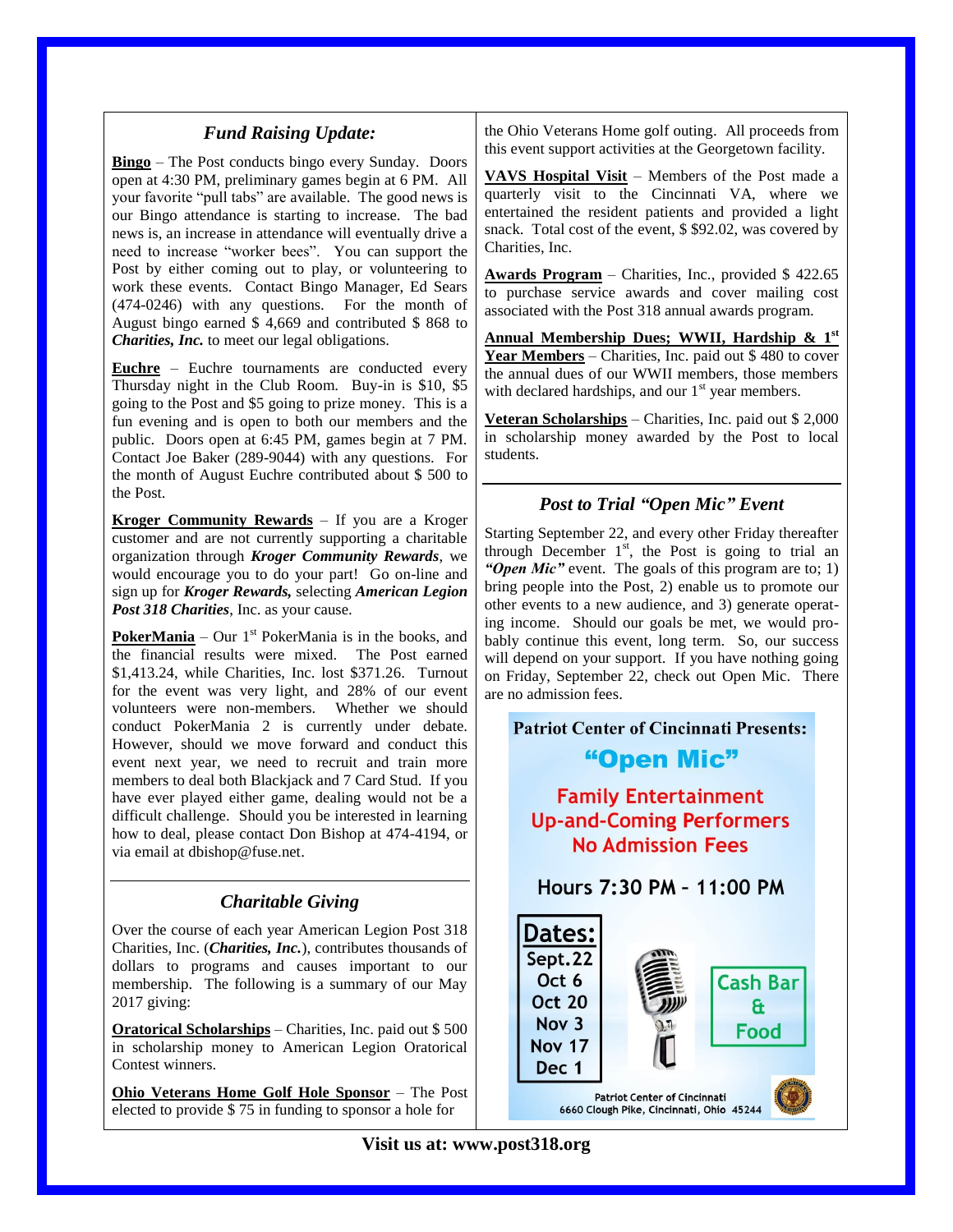### *Membership Update*

We are slightly behind in our membership renewals compared to this point in time last year. We haven't received renewals from about 54 of our members and this is a kind reminder, that our Post constitution defines that all dues are payable by October 20th. If you can help us out by taking a few minutes to write your renewal check and getting it in the mail, I would be grateful. Those members who have not yet paid their 2018 dues are:

Christopher Beaucham. Charles Behymer Robert Beyer Paul Brondhaver Thomas Bursk Michael Bursk William Bussey Patrick Bussey Joseph Chalfant James Coldiron Robert Conmy Robert Dames Stanley Dillion Richard Diver Douglas Earhart Dennis Fehlinger Charles Foerster Clinton Geer Francis Gory Curtis Grant Michael Hartzler Dick Helms Steven Hillman Stephanie Humphries Edward Kaucher Kevin Kaup Glenn Kendall Raymond Krimple Thomas Lang George Martin Todd Mayer Donald McLaughlin John McNamara John Nolting Gerald Oaks Anthony Pastura Joseph Popp Robert Puthoff Joshua Richardson James Rimmer David Rittenhouse Richard Rybolt Edward Schmerber Jeffery Shari Margaret Simpson Richard Simpson Jack Snow Andrew Stump Allen Tabe Mark Taber<br>
Tom Thornton Trov Gregor Michael Walton William Wright

Troy Gregory

#### 2018 Membership Scoreboard

| 2017-2018 Quota      | 155   |
|----------------------|-------|
| Paid as of 8/31/17   | 100   |
| % Ouota              | 64.50 |
| Still Needed (Ouota) | 55    |
| Members Yet to Renew | 54    |
| Membership Goal      | 165   |
| Still Needed (Goal)  | 65    |

### *Robert Kamman*

*1 st Vice Commander*

#### *Chaplin's Report*

Summer has flown by and overall, it has been a good summer. The awards day was fairly successful with over a 100 people showing up. Poker mania was not as successful, financially as hoped, but we did not lose money. Bingo has picked up in attendance, and we now look forward to the Dance Season.

Robert Calder got through his surgeries and is home letting his wife and family take care of him. Keith Musselman is getting out and about with the help of Legionnaires like Gary Gregorio. Our Commander was in the hospital but was able to get out for a while and help with Legion affairs. Now he is preparing for new surgery and we hope and pray for his quick recovery. Walt's wife, Cindy, had some procedures done and is doing well.

Our VAVS activity has continued with success and had five members assist me at the hospital playing bingo with patients and serving snacks.

Well if there is anyone needing assistance, or prayers, please let me know. Keep up the good work and stay healthy.

*Jerry Porter Chaplain*

### *At The Flag Pole*

Days to display your flag in September are:

Labor Day Sept  $4^{th}$ 

Patriot Day and National Day of Service and Remembrance ( Half Staff) Sept  $11<sup>th</sup>$ 

POW/MIA Recognition Day Sept 15<sup>th</sup>

Constitution and Citizenship Day Sept 17<sup>th</sup>

*Ralph Caskey Sgt.-at-Arms*

### *Next Meeting*

Our next meeting is scheduled for 7:00 PM, Wednesday, September  $13<sup>th</sup>$ .

Our success depends on your support, so feel free to bring a friend and come find out what's going on! As always there will be a light snack after the meeting.

### *Thought for the Day:*

Working for God on earth does not pay much, but his retirement plan is out of this world. ……….. *Unknown*

### **Visit us at: www.post318.org**